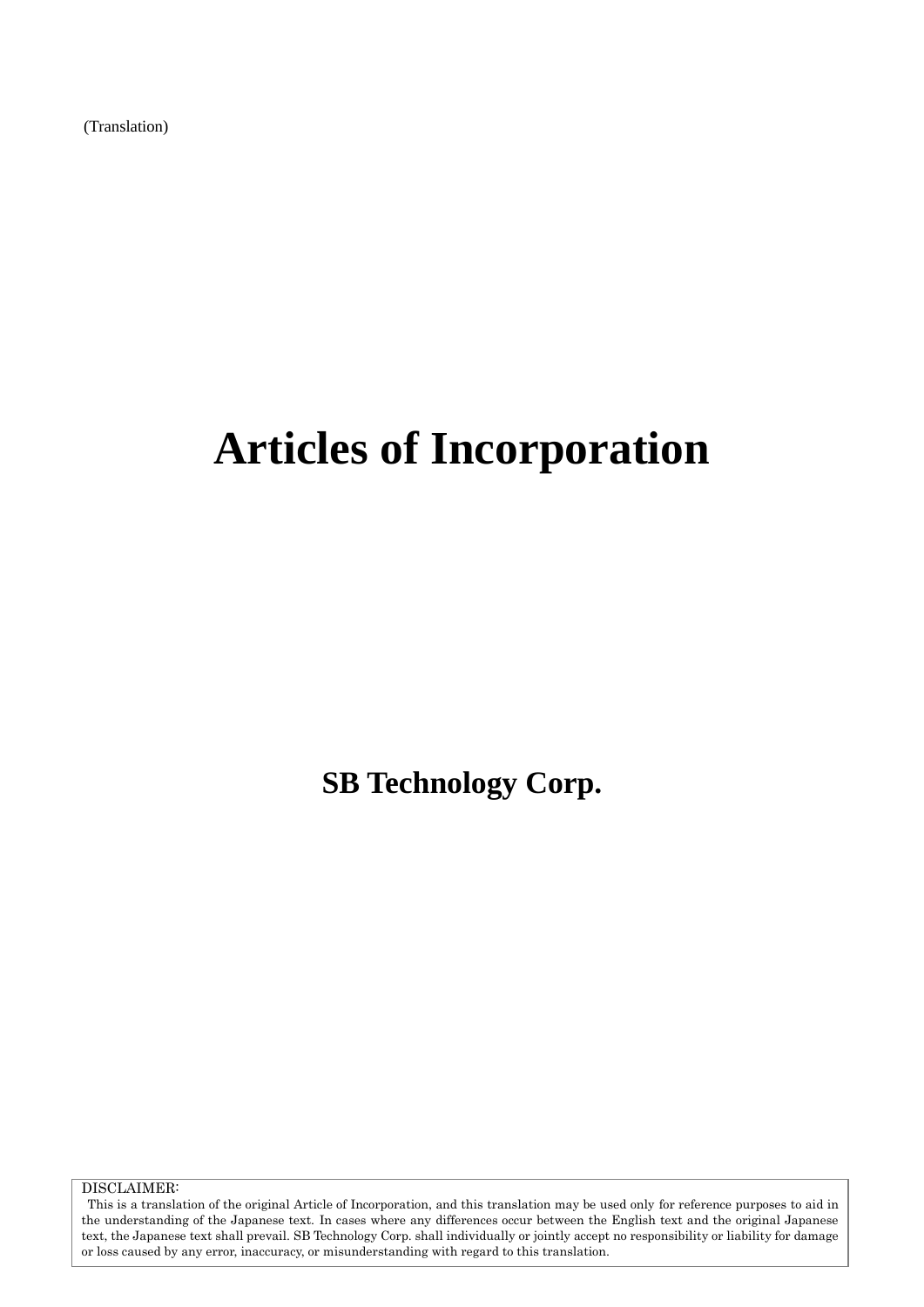## **ARTICLES OF INCORPORATION**

## **OF**

## **SB TECHNOLOGY CORP.**

Established on Oct 3, 1963 Amended on Jun 13, 1997 Amended on Aug 1, 1997 Amended on Dec 26, 1997 Amended on Jun 1, 1998 Amended on Dec 24, 1998 Amended on April 14, 1999 Amended on Dec 22, 1999 Amended on Dec 21, 2000 Amended on Jun 20, 2001 Amended on Dec 25, 2001 Amended on Jun 20, 2002 Amended on Jun 20, 2003 Amended on Jun 18, 2004 Amended on Jun 17, 2005 Amended on Jun 16, 2006 Amended on Jun 16, 2007 Amended on Jun 20, 2009 Amended on Jan 6, 2010 Amended on Jun 19, 2013 Amended on Jun 17, 2015 Amended on Jun 20, 2016 Amended on Jun 1, 2017 Amended on Oct 1, 2019

## Chapter 1. General provisions

Article 1. (Corporate Name)

The Company shall be called "SB TECHNOLOGY KABUSHIKI KAISHA" and referred to as "SB Technology Corp." in English.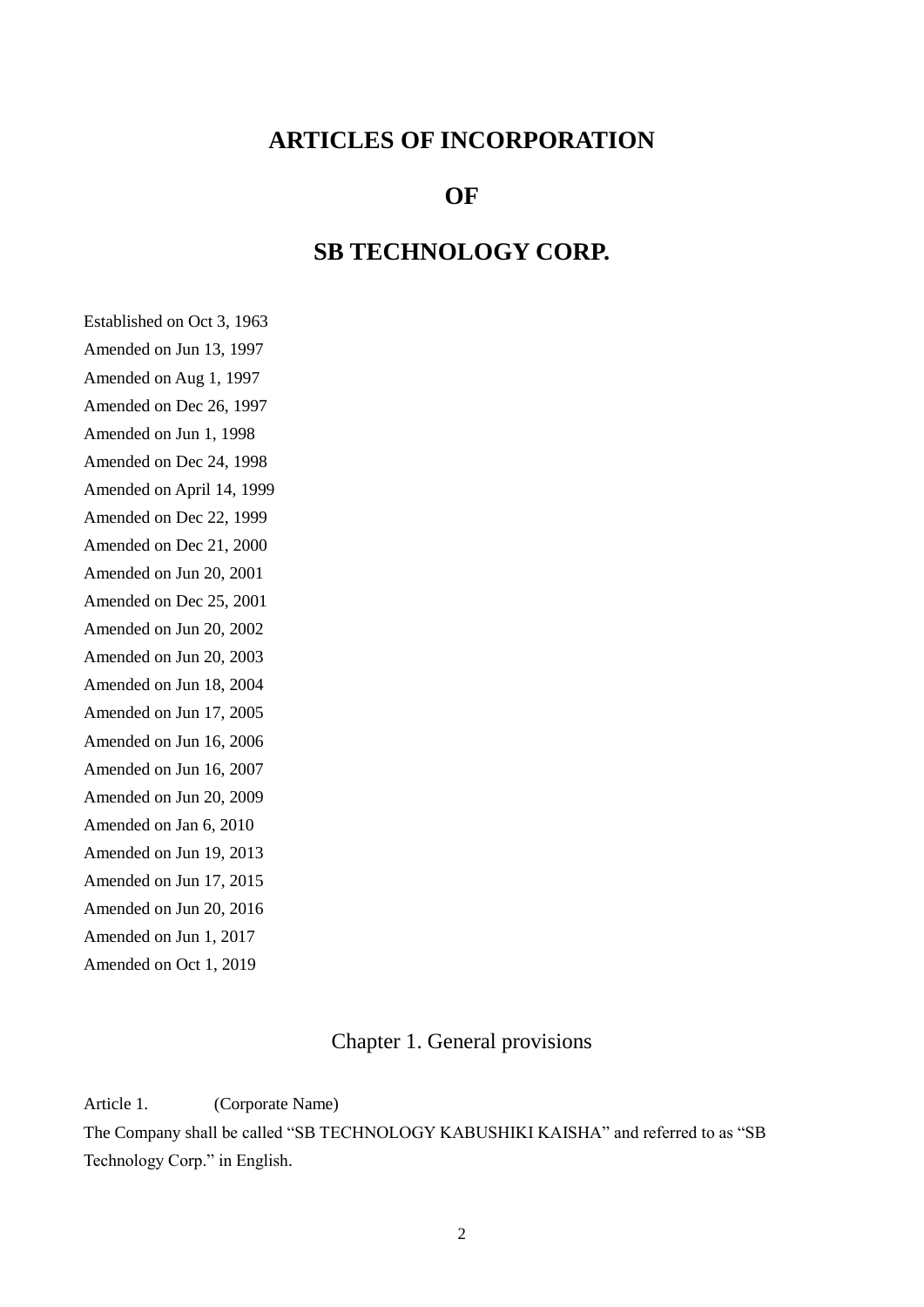#### Article 2. (Purpose)

The purpose of the company shall be to engage in the following business activities:

1. The following activities concerning computers, information and telecommunication equipment, peripheral devices thereof, and software;

- a. Research, development, design, manufacturing, sale, and import and export;
- b. Providing for construction, operations, maintenance of system and other services (including services of receiving sales credits for customers and data management) and related consulting business;
- c. Education, training and qualification;
- 2. Information distribution and processing services that use the Internet and other networks and associated system planning, construction, development, design, manufacturing, and operation and maintenance services;
- 3. Planning, production and sale of magazines, books and other publications;
- 4. Management of call centers and related consulting business;
- 5. Sales (including information distribution) business of the following products using telecommunication networks;
- a. Computers, information and telecommunication equipment and peripheral devices thereof;
- b. Software such as computer programs, and digital contents including CD, DVD and others and associated services;
- c. Consumer electronic products, toys, stationary, clothing, food, cosmetics, precious metals, electronic equipment, other daily items;
- 6. Production and sale of text fonts and provision of associated services;
- 7. Planning, construction, development, design, manufacturing, and operation and maintenance services for information security systems and provision of associated services;
- 8. Consulting for establishing electronic certification systems, electronic certification issuing service and other activities involving electronic certification;
- 9. Construction of networks with devices and sensors that use the Internet and other networks for two-way communications to facilitate automatic control, remote communications, automatic measurements and automatic recognition; and, collection, analysis and processing of and information provision service for all data associated with these activities;
- 10. Collection and analysis of data, development of associated systems, and provision of associated services;
- 11. Survey, planning and research concerning medical and health care, development of associated systems, and provision of associated services information provision service;
- 12. Planning, research, education, development and consulting business concerning information security, quality, environment, industrial safety and health and other management systems;
- 13. Advertising agency business;
- 14. Telecommunications business in accordance with the Telecommunications Business Act;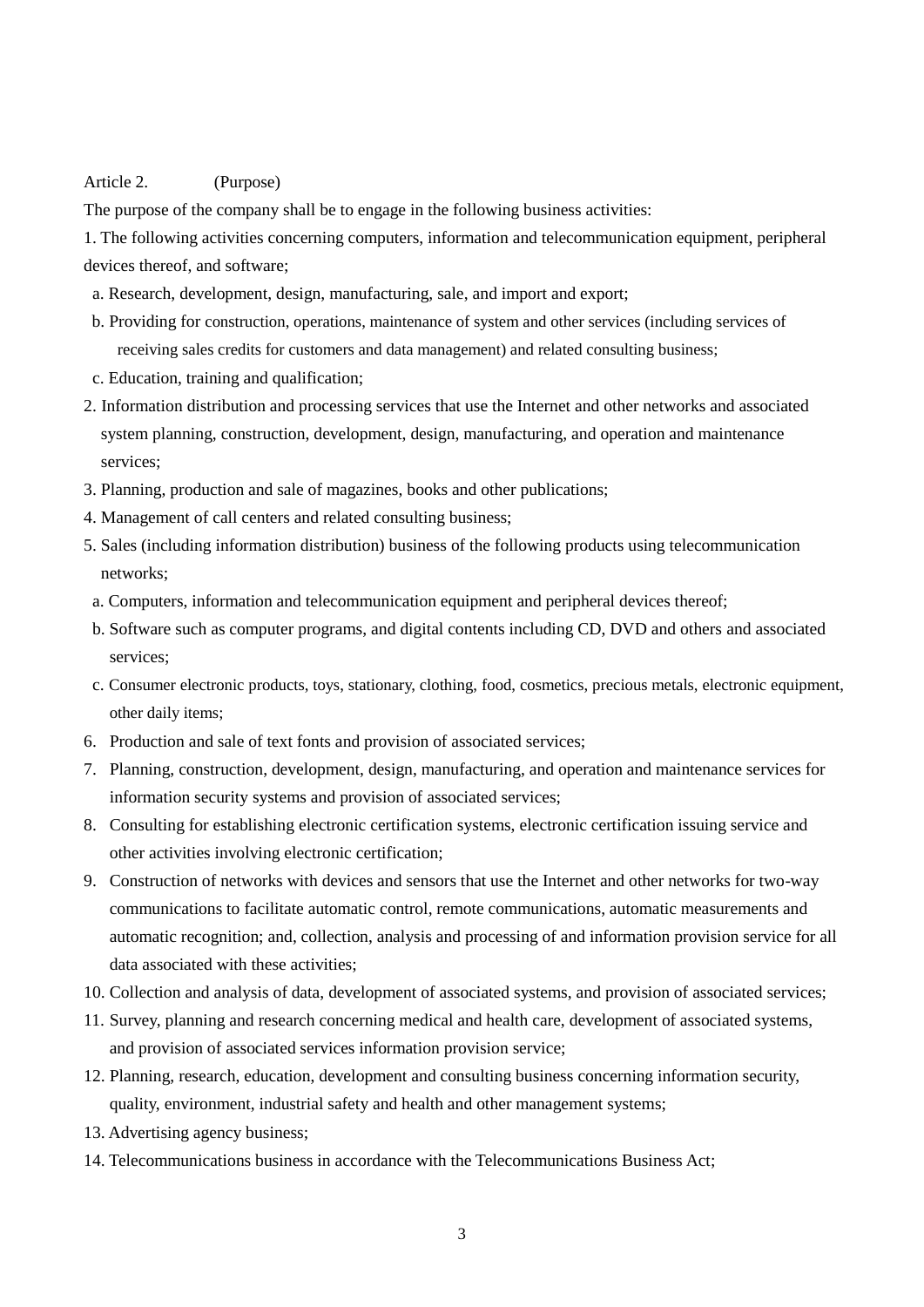- 15. Telecommunications construction business;
- 16. Planning, research, analysis and consulting business concerning marketing and sales promotion;
- 17. Recruiting business and worker dispatching business;
- 18. Real estate transactions, leasing, management and appraisals and associated broker, intermediary, agent and consulting business;
- 19. Acquisition, holding and investment of securities;
- 20. Agency services of accounting records, cost accounting, and accounting of financial statements;
- 21. Solicitation activities for life insurance and agency services for non-life insurance; and
- 22. Any and all businesses relating to or incidental to each item above;

Article 3. (Location of Head Office)

The head office of the Company shall be situated in Shinjuku-ku, Tokyo, Japan

Article 4. (Organizational Bodies)

The Company shall have the following organizational bodies in addition to the general meeting of shareholders and Directors.

- 1. Board of Directors
- 2. Members of Audit & Supervisory Board
- 3. Audit & Supervisory Board
- 4. Independent Auditors

Article 5. (Method of Public Notices)

Public notices of the Company shall be given electronically; however, if public notices cannot be given electronically due to any accident or other unavoidable event, public notices shall be published in the *Nihon Keizai Shimbun*.

#### Chapter 2. Shares

Article 6. (Total Number of Shares Authorized to be Issued)

The total number of shares authorized to be issued by the Company shall be eighty-five million one hundred twenty-one thousand and six hundred (85,121,600) shares.

Article 7. (Acquisition of Own Shares)

The Company may, by resolution of the Board of Directors, acquire its own shares through market trading or otherwise pursuant to the provisions of Article 165, Paragraph 2, of the Companies Act.

Article 8. (Number of Shares Constituting One Unit)

The number of shares constituting one unit of the Company shall be one hundred (100) shares.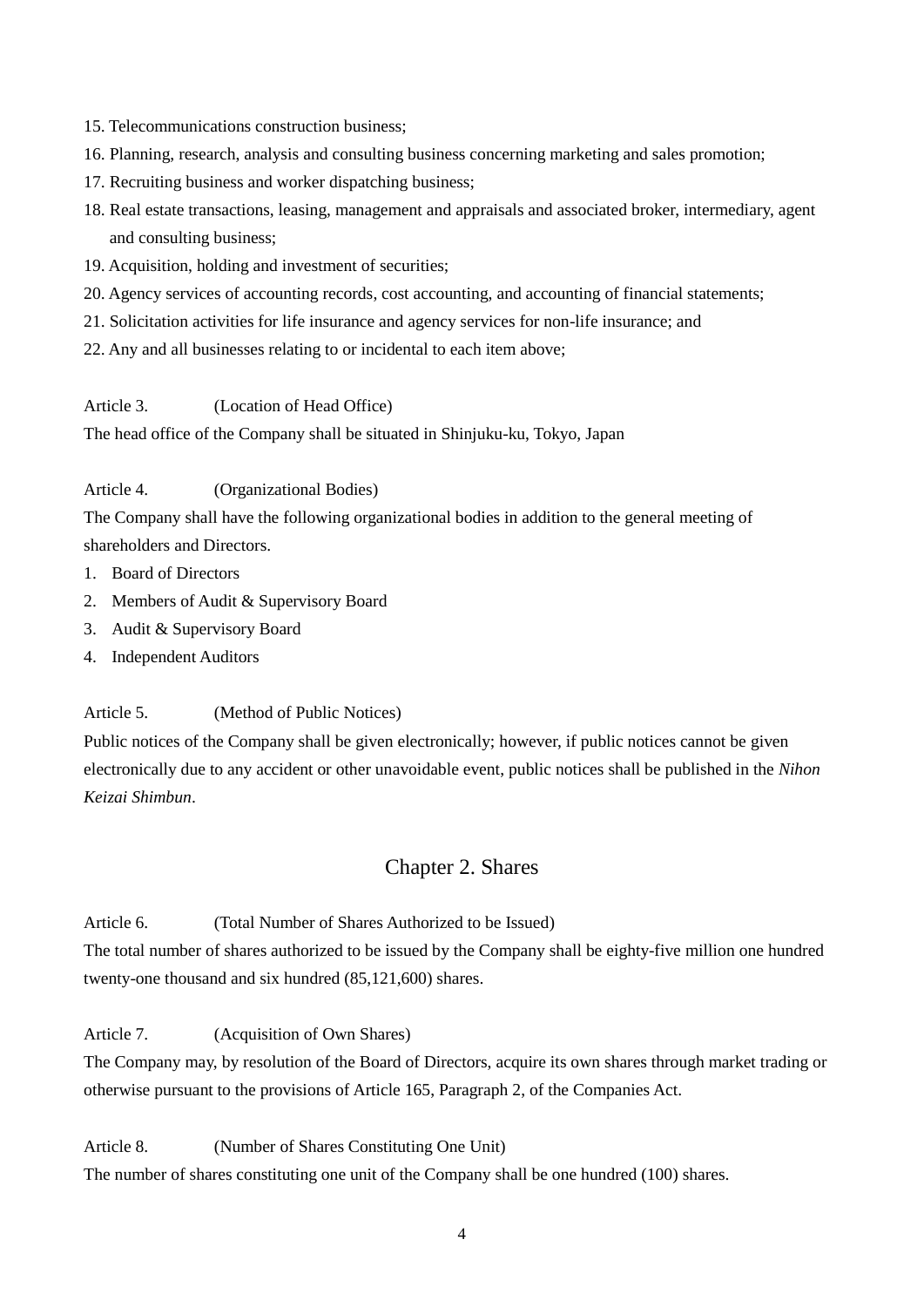#### Article 9. (Rights of Shareholders Holding Shares Less than One Unit)

The shareholders of the Company shall not exercise any rights other than those described below with respect to shares less than one unit held by them:

- 1. The rights specified in each item of Article 189, Paragraph 2 of the Companies Act;
- 2. The right to make a claim under the provisions of Article 166, Paragraph 1 of the Companies Act;
- 3. The rights to receive an allotment of offered shares and an allotment of offered stock acquisition rights, in proportion to the number of shares held by each shareholders; and
- 4. The rights to make a claim as provided for in the next Article.

#### Article 10. (Additional Purchase for Shares Less than One Unit)

A shareholder may, in accordance with the Share Handling Regulations, request the Company to sell its shares which would constitute one unit when added to the shares less than one unit held by the shareholder.

#### Article 11. (Administrator of Register of Shareholders)

- 1. The Company shall have an administrator of its register of shareholders.
- 2. The administrator of the register of shareholders and the place to perform its duties shall be determined by resolution of the Board of Directors and Public notices shall be given thereof.

3. The preparation and keeping of the register of shareholders, the original register of stock acquisition rights of the Company and other business pertaining to the register of shareholders and the original register of stock acquisition rights shall be handled by the administrator of the register of shareholders on consignment and shall not be handled by the Company.

#### Article 12. (Share Handling Regulations)

The handling of the exercise of rights by the shareholders and persons holding stock acquisition rights of the Company, and the handling of shares and stock acquisition rights of the Company and fees therefor, shall be subject to the Share Handling Regulations established by the Board of Directors, as well as law, ordinance, and these Articles of Incorporation.

### Chapter 3. General Meeting of Shareholders

#### Article 13. (Convocation)

The Annual General Meeting of Shareholders of the Company shall be convened within three (3) months from the end of each business year and an Extraordinary General Meeting of Shareholders may be convened from time to time, whenever necessary.

#### Article 14. (Record date of Annual General Meeting of Shareholders)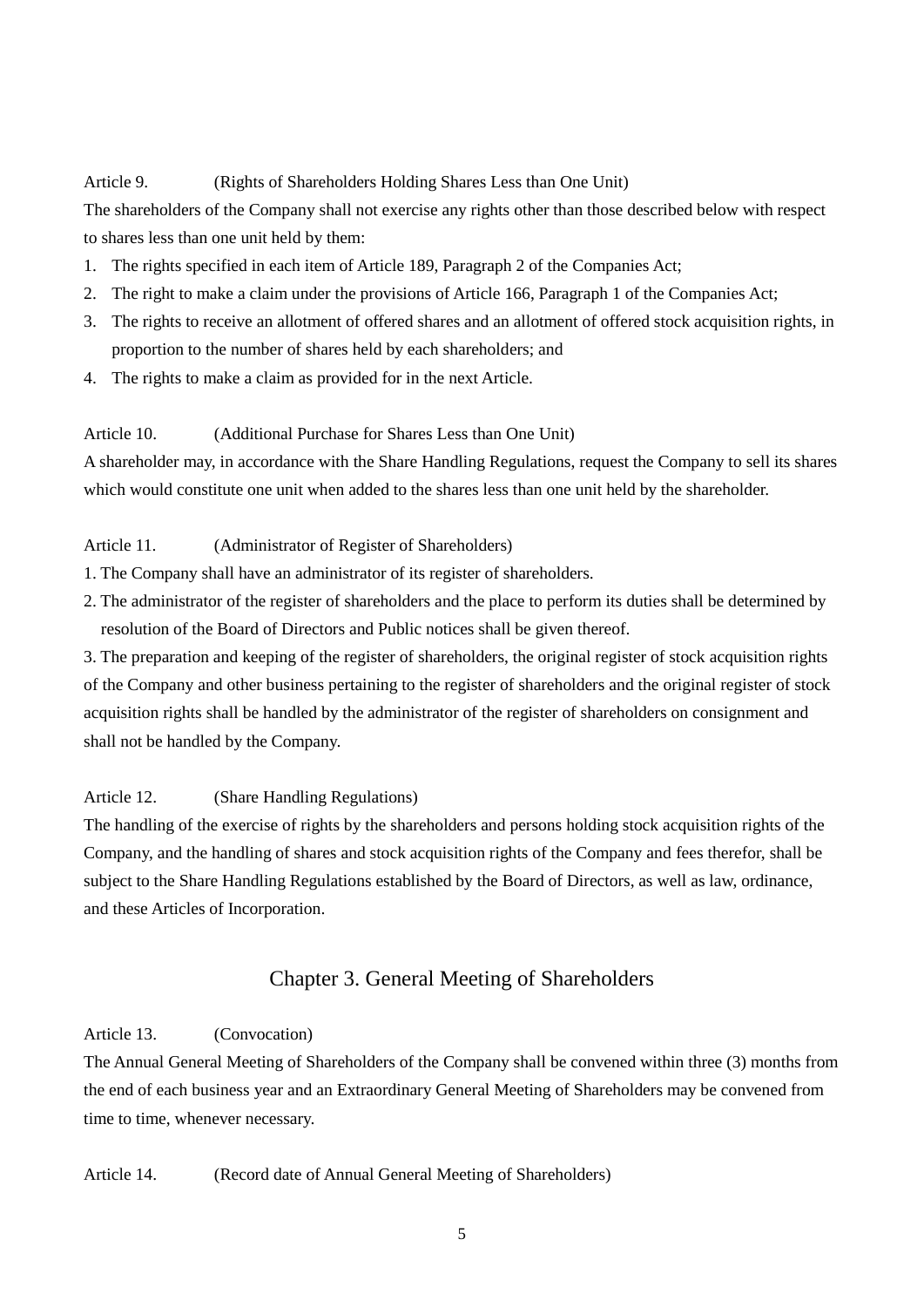The record date for voting rights at the Annual General Meeting of Shareholders of the Company shall be the 31st of March each year.

Article 15. (Person to Convene Meetings and Chairman)

1. The President shall convene the General Meeting of Shareholders and act as chairman of such Meeting.

2. When the President is unable to do so, other Directors shall take his or her place in the order predetermined by the Board of Directors.

Article 16. (Disclosure and Deemed Provision of Reference Materials for the General Meeting of Shareholders via the Internet)

In convening the General Meeting of Shareholders, the Company may deem that information regarding matters that should be described or shown in the reference materials for the General Meeting of Shareholders, business reports, financial documents and consolidated financial documents (including the accounting auditors' report or the auditors' report regarding such consolidated financial documents) has been provided to the shareholders, if such information is disclosed over the Internet in accordance with the Ordinance of the Ministry of Justice.

Article 17. (Method of Resolution)

- 1. Unless otherwise provided by law, ordinance or these Articles of Incorporation, the resolutions of a General Meeting of Shareholders shall be adopted by a majority of the voting rights represented by the shareholders present who are entitled to exercise voting rights..
- 2. The resolutions provided for in Article 309, Paragraph 2 of the Companies Act shall be adopted by no less than two-thirds (2/3) of the voting rights of shareholders present at the meeting whereby shareholders representing no less than one-third (1/3) of the voting rights of shareholders who are entitled to exercise voting rights are present.

Article 18. (Exercise of Voting Right by Proxy)

- 1. A shareholder may exercise his/her/its voting rights by proxy, which shall be one other shareholder of the Company entitled to vote.
- 2. A shareholder who intends to vote on behalf of another shareholder's voting right by proxy shall submit to the Company a document providing evidence for the authority of such proxy for each General Meeting of Shareholders.

## Chapter 4. Directors and Board of Directors

Article 19. (Number of Directors)

The number of Directors of the Company shall not be more than nine (9).

Article 20. (Election of Directors)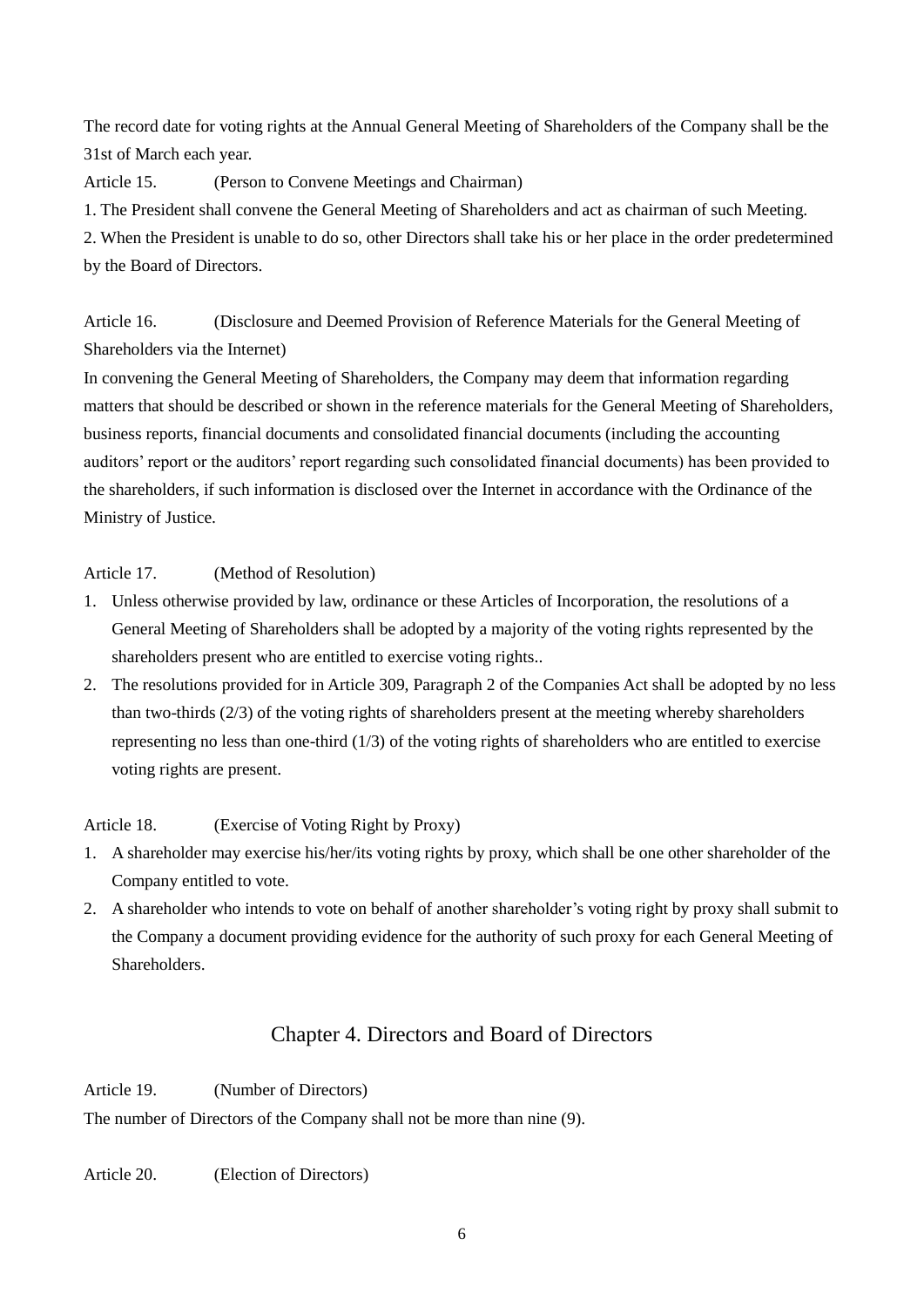1. The Directors shall be elected at a General Meeting of Shareholders.

2. The resolution for the election of Directors shall be adopted by a majority of the voting rights represented by shareholders present at the meeting whereby shareholders representing no less than one-third (1/3) of the voting rights of the shareholders who are entitled to exercise voting rights are present.

3. No cumulative voting shall be conducted in the election of Directors of the Company.

#### Article 21. (Method of Dismissal)

The resolution for the dismissal of Directors shall be adopted by a two-thirds (2/3) majority of the voting rights represented by shareholders present at the meeting whereby shareholders representing no less than half of the voting rights of the shareholders who are entitled to exercise voting rights are present.

#### Article 22. (Term of Office of Directors)

- 1. The term of office for a Director shall expire upon the close of the Annual General Meeting of Shareholders for the last business year ending within one (1) year after his election.
- 2. The term of office for a Director elected to fill a vacancy or to increase the number of Directors shall expire when the term of office of the Director currently in office expires.

#### Article 23. (Representative Directors and Directors with Specific Title)

- 1. The Representative Directors shall be appointed by resolution of the Board of Directors.
- 2. The Company may have one (1) Chairman of the Board, one (1) President as well as one (1) or more Senior Executive Vice Presidents, Managing Directors and Executive Directors by resolution of the Board of Directors.

Article 24. (Person to Convene Board of Directors Meeting and Chairman)

- 1. The President shall convene Meetings of the Board of Directors and act as the chairman of such Meeting, unless otherwise provided by law or ordinance.
- 2. When the President is unable to do so, other Directors shall take his or her place in the order predetermined by the Board of Directors.

#### Article 25. (Notice of Convocation of Board of Directors Meeting)

- 1. Notice of convocation of Meetings of the Board of Directors of the Company shall be dispatched to each Director and each Member of the Audit & Supervisory Board no later than three (3) days prior to the date of the meetings; provided, however, that in case of emergency, such period may be shortened.
- 2. Upon the unanimous consent of all Directors and all Members of the Audit & Supervisory Board, a Meeting of the Board of Directors may be held without convocation procedures.

#### Article 26. (Omission of Resolution of Board of Directors)

If the requirements set forth in Article 370 of the Companies Act are satisfied, the Company shall deem that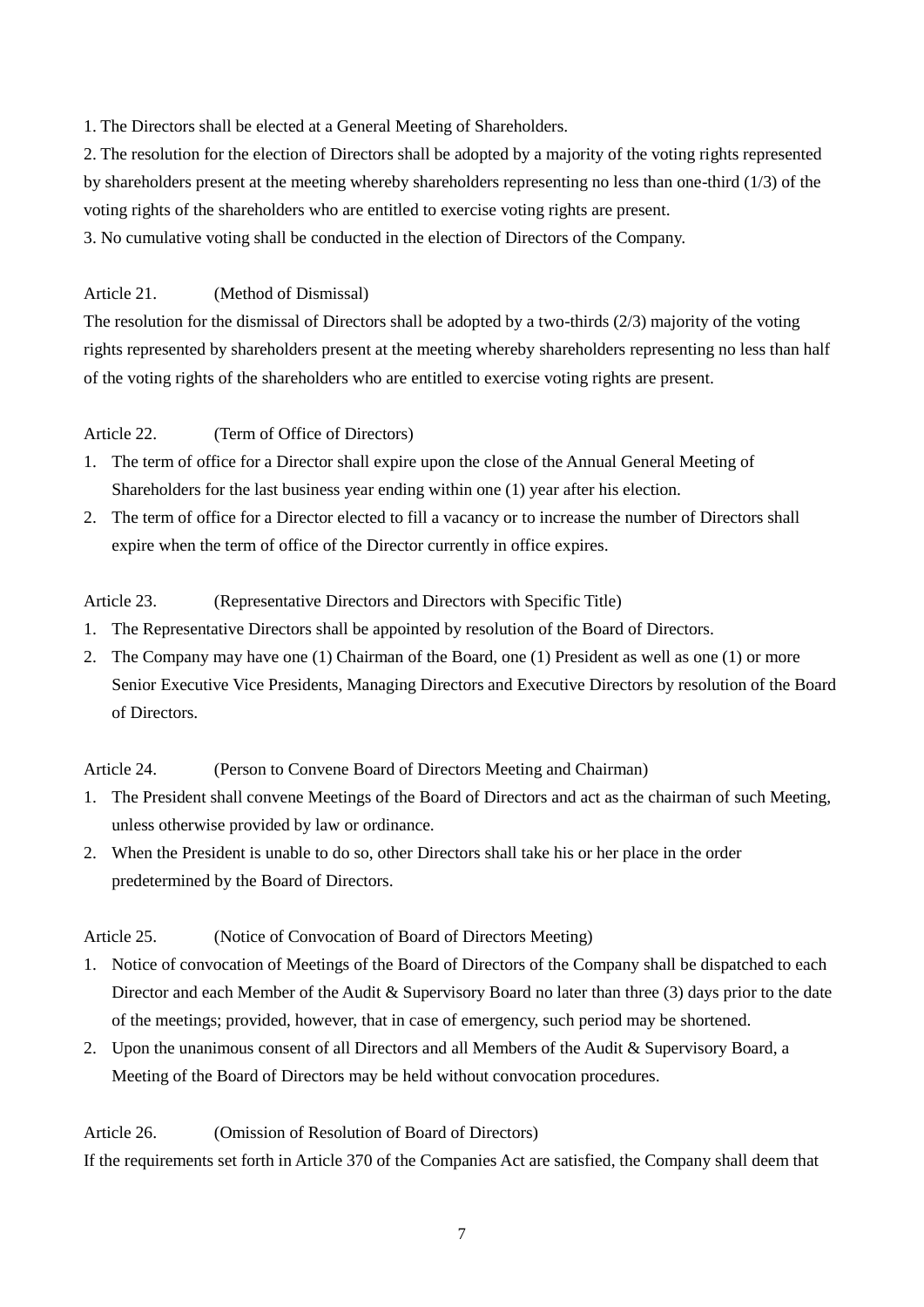the resolution of the Board of Directors has been adopted.

#### Article 27. (Regulations of Board of Directors)

Matters relating to the Board of Directors shall be governed by the Regulations of the Board of Directors established by the Board of Directors, unless otherwise provided by law, ordinance, or these Articles of Incorporation.

#### Article 28. (Remuneration for Directors)

The remunerations and bonuses of Directors and other property interests received by Directors from the Company as consideration for the execution of their duties ("Remunerations") shall be determined by a resolution of a General Meeting of Shareholders.

#### Article 29. (Limitation of Directors' Liability)

- 1. Pursuant to the provisions of Article 426, Paragraph 1 of the Companies Act, the Company may, by resolution of the Board of Directors, exempt Directors (including former Directors) from the liability to compensate for damages due to failure to perform their duties to the extent permitted by law and ordinance.
- 2. Pursuant to the provisions of Article 427, Paragraph 1 of the Companies Act, the Company may enter into an agreement with directors (excluding those are executive directors, etc.) to limit their liability to compensate for damages due to failure to perform their duties; provided, however, that the limit of liability under such agreement shall be up to the predetermined amount of ten million (10,000,000) yen or above, or the amount prescribed by law and ordinance, whichever higher.

## Chapter 5. Audit & Supervisory Board (hereinafter referred to as the "A & SB") and its Members

#### Article 30. (Number of Members of the A & SB)

The number of Members of the A & SB of the Company shall not be more than four (4).

#### Article 31. (Election of Members of the A & SB)

- 1. The Members of the A & SB shall be elected at a General Meeting of Shareholders.
- 2. The resolution for the election of Members of the A  $\&$  SB shall be adopted by a majority of the voting rights represented by shareholders present at the meeting whereby shareholders representing no less than one-third (1/3) of voting rights of the shareholders who are entitled to exercise voting rights are present.

#### Article 32. (Term of Office of Members of the A & SB)

1. The term of office for a Members of the A  $\&$  SB shall expire upon the close of the Annual General Meeting of Shareholders for the last business year ending within four (4) years after his election..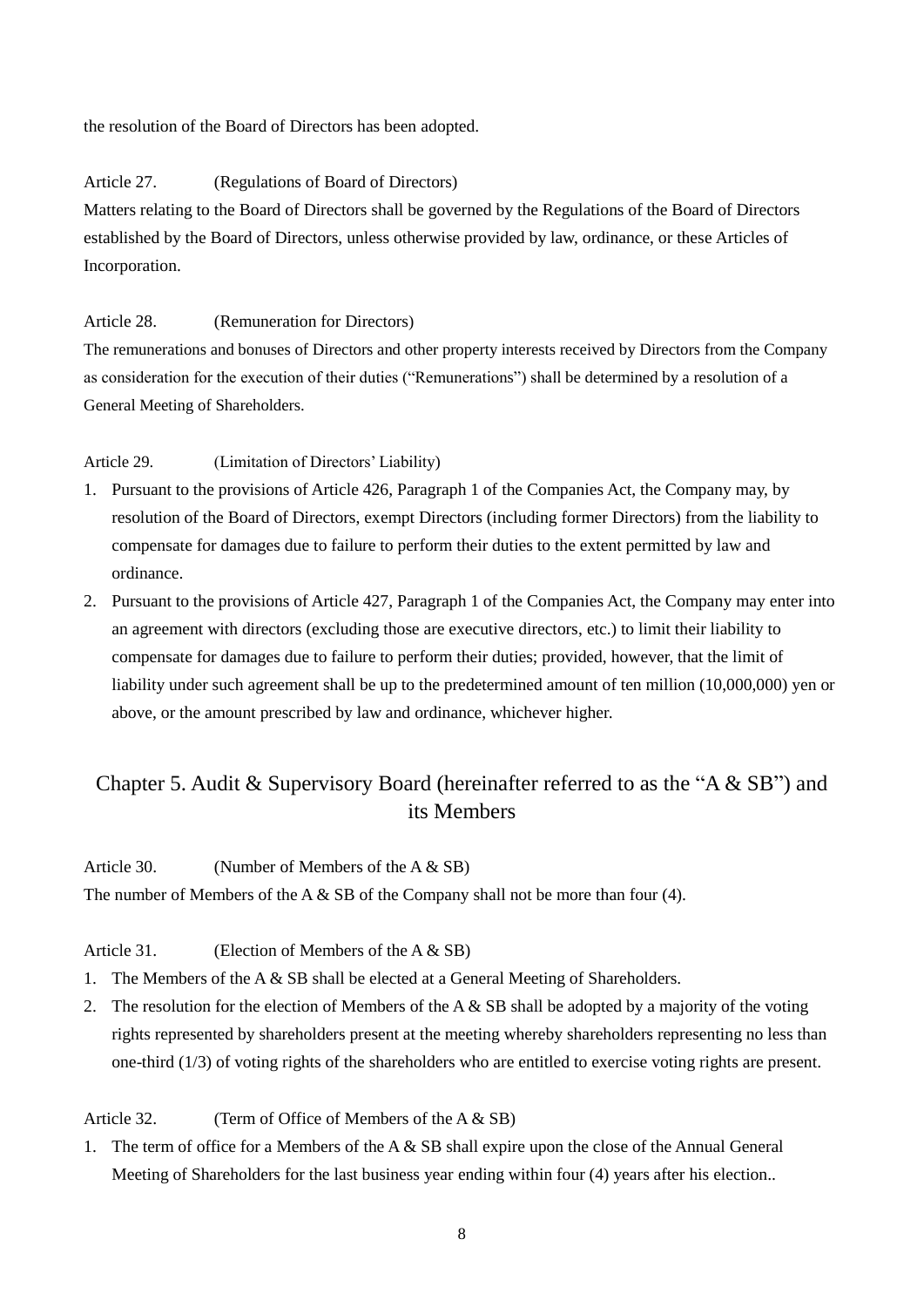2. The term of office for a Member of the A  $\&$  SB elected to fill the vacancy of a Member of the A  $\&$  SB who retired before the expiration of his term of office, shall expire at the time when the term of office of the retired Member of the A & SB would have expired.

Article 33. (Chairman of the A & SB)

The A & SB shall elect one or more Chairman (men) by its resolution.

Article 34. (Notice of Convocation for Meetings of A & SB)

- 1. Notice of convocation of Meetings of A & SB of the Company shall be dispatched to each Member no later than three (3) days prior to the date of the meetings; provided, however, that in case of emergency, such period may be shortened.
- 2. Upon the unanimous consent of all members, a Meeting of A  $\&$  SB may be held without convocation procedures.

Article 35. (Regulations of A & SB)

Matters relating to A & SB shall be governed by the Regulations of A & SB established by the Members, unless otherwise provided by law, ordinance, or these Articles of Incorporation.

Article 36. (Remunerations of Members of A & SB)

The Remunerations of Members of A & SB shall be determined by a resolution of a General Meeting of Shareholders.

Article 37. (Exemption of Legal Responsibility of Members of A & SB)

- 1. Pursuant to the provisions of Article 426, Paragraph 1 of the Companies Act, the Company may, by resolution of the Board of Directors, exempt Members of  $A \& SB$  (including former Members) from the liability to compensate for damages due to failure to perform their duties to the extent permitted by law and ordinance.
- 2. Pursuant to the provisions of Article 427, Paragraph 1 of the Companies Act, the Company may enter into an agreement with Members of  $A \& S\&set$  to limit their liability to compensate for damage due to failure to perform their duties; provided, however, that the limit of liability under such agreement shall be up to the predetermined amount of one million (1,000,000) yen or above, or the amount prescribed by law and ordinance, whichever higher.

## Chapter 6. Accounting

Article 38. (Business Year)

The business year of the Company shall be a one (1) year term commencing on the 1st of April each year and ending on the 31st March of the following year.